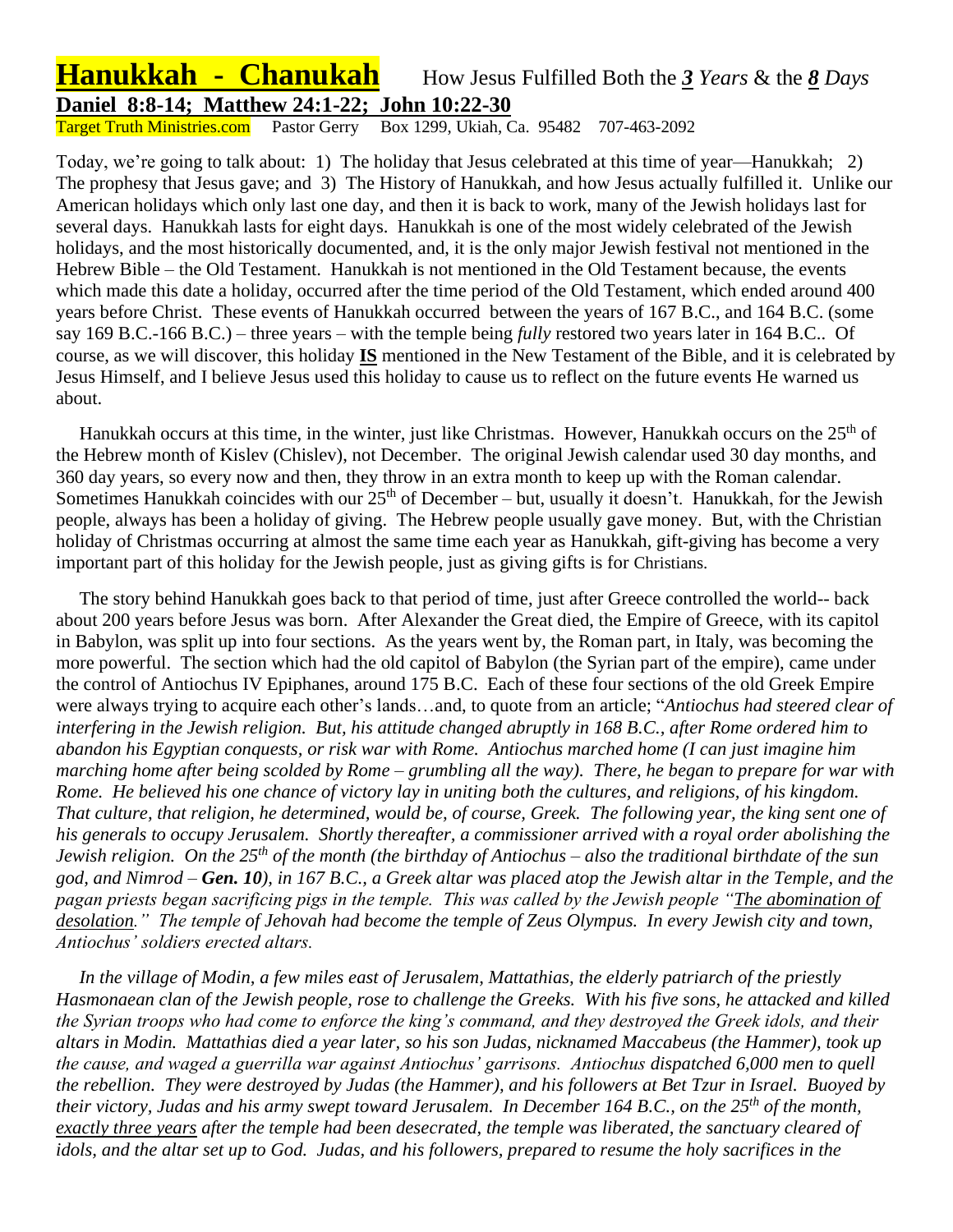*temple, a central part of which consisted of kindling the brilliant lights of the lampstand (the Candlestick), in the temple. But, the patriots could find only one small cruse (vile) of the pure, sacred olive oil used to sustain the lamp – only a one day supply. To prepare more oil would take more than a week. Undaunted, the Maccabees lit the candlestick lamps and rededicated the temple. And, miraculously, as if a confirmation of the power of their faith, the oil did not burn out. The flames shone brightly for eight full days (we could use some of this stuff to put in our cars – think of it, eight times the mileage – 180 miles per gallon). That following year, the festival of Hanukkah was proclaimed, as a perpetual commemoration of Judas' victory over religious persecution.* 

 *The temple candlestick had seven lights. The Menorah candlestick, used to celebrate this Hanukkah event, has places for eight lights, one for each day the temple candlestick stayed lit, and the Menorah for Hanukkah also has a ninth candle in the middle to glorify God. Since 1948, and the founding of the state of Israel, celebrations have once again returned to Modin (the Maccabees' hometown), and today, at Hanukkah, torches of freedom are carried by runners from there, to all parts of Israel."* 

 Hundreds of years earlier, **Daniel** in Chapter **8:8-14** (and also in **Daniel 9:27**), warned of the abomination of the temple – of the temple being desecrated. And the temple was desecrated, with false worship, and the sacrifice of pigs by the Syrian king. So, Daniel's prophecy appeared to be fulfilled. But, Daniel also pointed to 2,300 days for the end-times prophecy to be fulfilled--verse 14 (2300 days equal to a little more than 6 years). And we know from history that this event, in 164 B.C., only took 3 years, or 1,080 days. So, it would seem that Daniel's prophecy of the 2,300 days (which will be a similar event to this one of 164 B.C.), will occur at a time still in the future, and relative to the time of the end.

 200 years after this abomination of the Holy of Holies, Jesus, in **Matthew 24:1-22**, gives a prophecy of the temple being destroyed, and also another prophecy of the abomination spoken of by Daniel, both being in the future, sometime. Some, over the years, have speculated that when the temple was destroyed by Rome, in 70 A.D. (40 years after Jesus had risen from death and gone into His kingdom of heaven), that both of these prophecies were fulfilled. And, one was. The prophecy of Jesus that the temple would be destroyed was fulfilled, but *not* the prophecy of Daniel and the abomination of the Holy of Holies. These are two different prophecies, both mentioned by Jesus in **Matthew 24**. In 70 A.D., when the prophecy of the temple being destroyed was fulfilled, there was no opportunity for the Romans to install false worship of any kind inside the temple, or to perform sacrifices. The temple was accidently set on fire when the Roman army was burning the rest of the city, and the interior of the temple (which was wood, overlaid with gold), burned, thus melting the gold and silver. The soldiers were ordered to take the temple apart, stone by stone, to recover the gold and silver. So, just as Jesus had predicted, not one stone was left standing. All of this was documented by the historian Josephus.

 So, it would seem that, even though the abomination of the temple took place in 167 B.C., and exactly three years later, to the very day (on the 25<sup>th</sup> of the month), it was cleansed, seemingly fulfilling the prophecy of Daniel, that this was not the only time this would happen. Jesus told us in **Matthew 24,** that it would happen again, sometime in the future. Additionally, it appears that this destruction of the temple in 70 A.D., did not completely fit the prophecy of Daniel either. Jesus, in **Matthew 24** stated that there would be many false Christs, and that Israel would suffer wars with many nations, before the abomination. But, history does not record these things happening between Jesus' resurrection and the destruction of the temple, in 70 A.D. In fact, only Rome attacked Jerusalem. In 70 A.D., the Holy of Holies was accidently destroyed by fire (not defiled), and there was no abomination of the Holy of Holies (no false worship or sacrifice set up), and again, it was not a period of 2,300 days (**Dan. 8:14**). Jesus is telling us that this prophecy of Daniel (concerning the abomination), is still, yet, in the future, and so it must be for the time of the end, as the end-times were the context of that part of **Matthew 24**. The events of 70 A.D. do not adequately fit the prophecy of Daniel's 2,300 days, or the context of the end-time prophecies of Jesus in **Matthew 24**.

Today, the Holy Temple of God exists…not any physical building, but the body of believers (**Eph. 2:19-22**).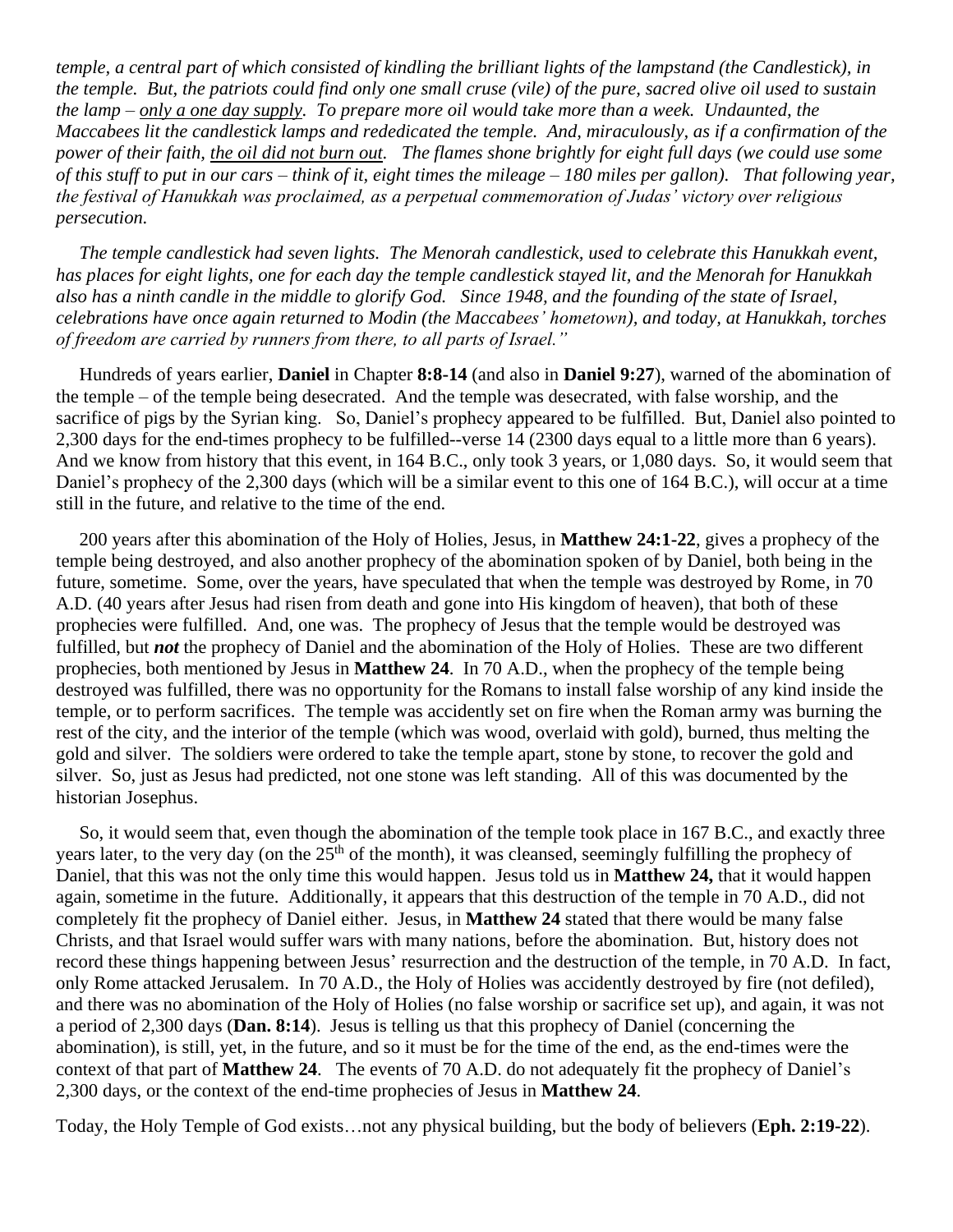And, the Christian church is to be desecrated toward the end...the Abomination of Desolation. And, today, we are witnessing that exact abomination again – compromising God's Word…disrespecting the Bible. As the Christian people embrace popular positions which oppose God's teachings, the church is desecrated and will soon result in the end-times (see book **Revelation, Apostasy, End-Times & This Generation** – Target Truth Ministries.com).

Well, let's leave all this history for a while, and let's ask, where is there a reference to Jesus ever celebrating this holiday of Hanukkah in the Bible? If we look in **John 10:22-23**, we find that Jesus was present at the Feast of Dedication--which is Hanukkah. Hanukkah is known by two other names in Israel. The Feast of Dedication, and the Festival of Lights. Note that in verse 22, that this feast takes place in the winter (actually on the  $25<sup>th</sup>$  of the month), the anniversary of both, the abomination, and also, the cleansing of the temple, exactly, to the very day, three years later.

So, Jesus celebrated this festival of Hanukkah, and Jesus did something else in His ministry, which turns out to be very peculiar. Let us go back to His early ministry, back to when He first began His ministry, and to one of the first things He did. You'll probably recognize this event. But, we usually think of this event in His *last* week of life on this planet, when He came to Jerusalem for that *final* Passover week, when He was killed. In **John 2:1**, here we find Jesus' very first miracle, at a wedding, and then, the next thing we find, is Jesus going to the Passover – the very *first* Passover of His ministry. In **John 2:13-16**, we find Jesus, just days before the Passover, commanding the commercial world to get out of the temple – the house of worship. They were defiling the house of God, and placing emphasis on money and trade, and not on God. Jesus commanded that they remove all these practices from the temple, and restore the temple to a house of worship. Jesus took a whip, and threw over their tables - their places of commerce - warned them...and then left. Jesus, God in the flesh, had proclaimed the temple defiled.

 I used to wonder why, here in John, we see Jesus attacking the sellers of animals for sacrifice, and the money changers, as one of the *first* events in His three year ministry, when the other gospels talk of a similar event – attacking the sellers of animals, and the money changers, as one of the *last* acts of His ministry.

 But, now we know (that after attacking the money changers in the temple), for the next three years, Jesus traveled around to various places, performing miracles, raising people from the dead, and instructing his followers of how He was to be put to death, and rise again to life after three days. His followers didn't really understand exactly what He was talking about, but they recognized His love, His power, and His desire for all people, great and small, to be saved, so they stayed with Him, and learned. Then, three years later, Jesus entered Jerusalem, just before Passover again, and His first act is recorded in **Matthew 21:12-13; Mark 11:15- 18; and Luke 19:45-48**. He overthrew the money changers, repeating exactly what He had done, *exactly three years before*, at the start of His ministry. He had instructed and warned them before, and now He was going to cleanse the temple. During this week of Passover, Jesus would die for us all – – paying the price for my sins, and the sins of all those who will trust in Him, so that anyone who trusts in Him will be with Him in His kingdom. In **Matthew 27:50-51,** at the exact moment of His death, we read that the temple curtain, the curtain that separated the Holy of Holies (the most sacred place), from the rest of the world -- that at the exact moment of Jesus' death, this curtain was ripped in two – and that the world's access to God was no longer separated, and that anyone who trusts in Jesus can now enjoy peace of mind in this life, as well as enjoying eternal life with God in His kingdom. The temple was cleansed, and God had established His plan of salvation for all time.

 Jesus, had fulfilled exactly what Israel had been celebrating for years - Hanukkah. Jesus, on the third anniversary of warning the nation to stop defiling the temple, had cleansed the temple, complementing what the Maccabeus had done before. It was exactly three years to the day of the temple being defiled by the Greek leader, that the Jewish people had taken control of the temple back, and re-established worship in the temple lighting the candlestick to restore light to the temple. And, here, in Matthew, we see that Jesus (exactly three years after warning the temple money changers that they were defiling the temple), taking the control of the temple away from the priests and money changers, causing the curtain to be ripped apart, so that no longer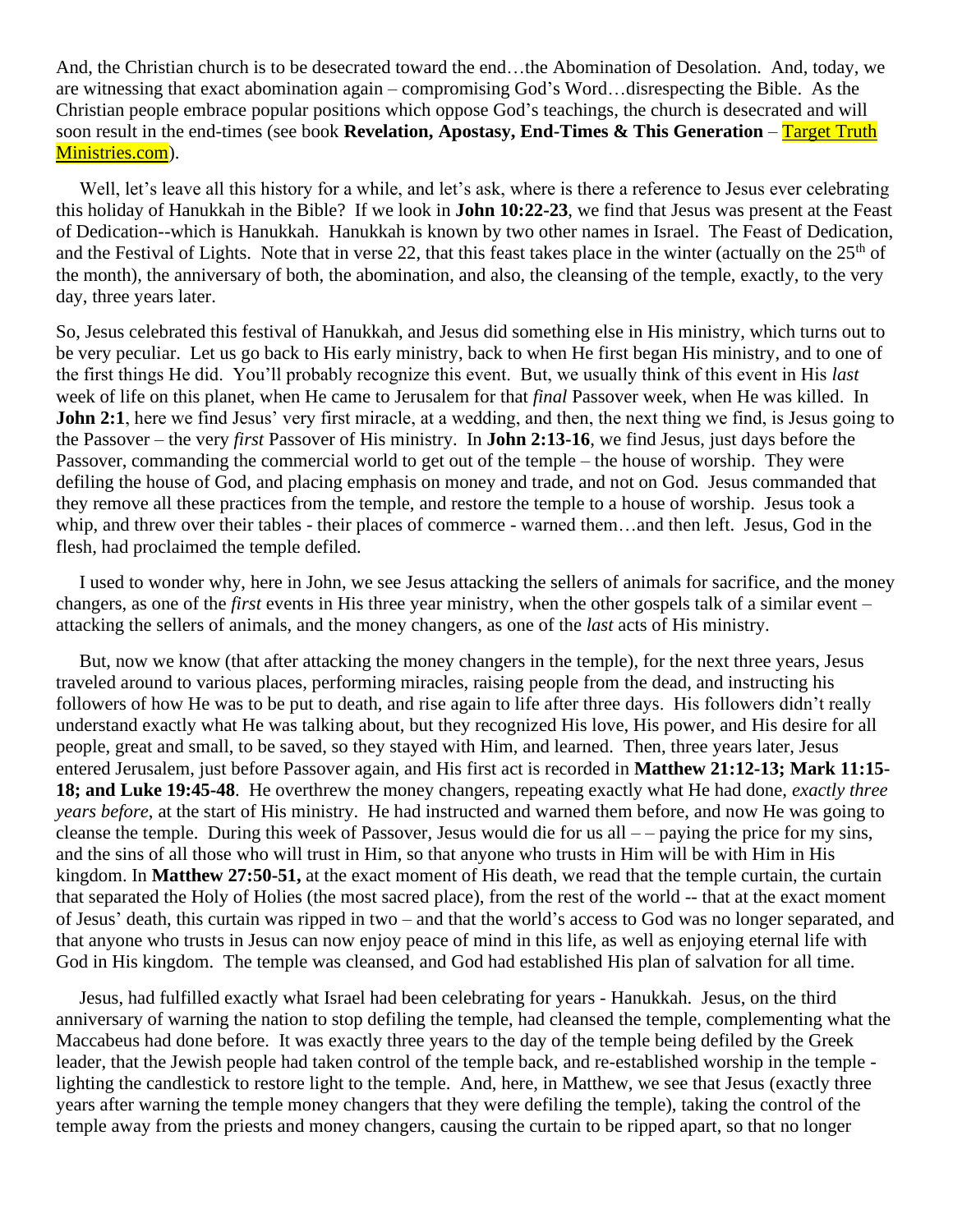should God's house of worship be used for peoples' personal gain and ambitions. Jesus cleansed the temple, and became our High Priest (**Heb. 9-10**), exactly duplicating the reason for Hanukkah.

 This event of Christ cleansing the temple, while it is a similar event to that of Daniel's prophecy of the defiling of the Holy of Holies, and while it is an exact fulfillment of Hanukkah, and the 1080 days, or three years, it is not an exact replay of the 2,300 days described by Daniel (**Dan. 8:14**), and also foretold by Jesus Himself, in **Matthew 24:15**. The abomination of the last days will involve someone defiling the Holy of Holies, and setting up a false God to worship, and then, sacrificing to this false God over a period of 2,300 days—a little over 6 years. When this happens in the future, then, once again, Christ will return to cleanse the temple. So, there is yet, still another cleansing to take place, sometime during the 2,300 days of Daniel's prophecy (**Dan. 8:14**). Keep in mind that Jesus said the days would be cut short (**Matt. 24:21-24**). (See also messages *2068*, *2 Witnesses*, and *Third Temple and the 4th* at Target Truth Ministries.com)

 But wait – there is more (as they used to say in the old Ginzu knife commercial). It doesn't end here. Jesus fulfilled even more of this holiday that the Jewish people call Hanukkah. The Maccabees lit the candlestick with only a one day's supply of oil, and it stayed lit for eight full days, giving them enough time to prepare more of the sacred oil. That is the miracle of Hanukkah. The reason it took so long to prepare the sacred oil, is because only the very first drop of the pressed olive was used for the sacred oil – so it took a lot of time to press all those drops to fill the daily oil needs. In **John 1:1-5**, we read that the Light of the world is this baby, come into this world – Jesus. Jesus Himself said in **John 8:12**, that He is the Light of the world, and He came to give us the Light of life. In **John 12:46**, Jesus said that He came to bring light, so that we would no longer be in darkness. In **Luke 2:25-32**, we are told that when Jesus was presented, right after His birth, at the temple, He was recognized as the Light to the Gentiles, as well as Israel – the Light of the whole world -- truth, wisdom, and peace of mind.

 Hanukkah celebrates the light remaining lit for eight days. That is the miracle of Hanukkah – the eight days the light remained lit, and did not go out. Jesus came into Jerusalem on that Passover week when He would die, and was recognized as the Light of the world. We read, in **Matthew 21:1-11**, that the people welcomed Him with "Hosannas" (meaning, "salvation is at hand"). Many, perhaps, didn't recognize Him as God in the flesh, but they did recognize that He was a great leader, a great teacher, a great prophet, a great light, and Jesus entered Jerusalem as a King, sitting on a donkey, fulfilling another prophecy of **Zechariah 9:9**. Jesus was seen as a great light on *day one* (His first day in Jerusalem, during this Passover week), and the people spread their coats on the ground where He rode, and waved palm branches in the air, to welcome Him into Jerusalem. Jesus' *first act* when He entered Jerusalem was to turn over the tables of the sellers of animals, and the money changers – to cleanse the temple from being defiled. Jesus, the Light of the world, shone brightly on day one as He cleansed the temple. Did the light go out over the next several days? The flesh body of Jesus was put to death, just as one day, my flesh body, and your flesh body will die. But, our God did not die. Jesus bodily rose from death, on that day we call Easter, and His Light shined even greater – the greatest of miracles. And that day, Sunday - Easter, was exactly the **eighth day** after Jesus turned over the money changers, cleansing the temple, on that first day He entered Jerusalem as a fresh light of hope. *Eight days exactly*, again, fulfilling for all time, the miracle of Hanukkah. The number "eight" to the Jewish people is symbolic of eternity--a new beginning. And, Jesus, rising on the eighth day, points to the eternal, uncreated God (**John 1:1-3, 14**), giving us a new beginning. What is even greater than the miracle of Hanukkah, is that our Lord and Savior is still the Light of the world today. His light never goes out. He is alive right now. And we can each be part of His kingdom of Light, by trusting in Jesus. Only by trusting in Jesus will any of us enjoy His kingdom. Jesus tells us, in **John 14:6**, that He is the Way, the Truth, and the Life, and that NO ONE comes to the Father's kingdom, except through trusting in Jesus. Jesus proved His power over death. Jesus revealed Himself to hundreds of people, over several weeks, on many occasions, after He had risen from death, to prove His power over death (**1 Corin. 15:1-8; Acts 1:1-8**). No one else has ever shown that kind of power over death. Only God has that power – **John 10:30**. I believe God's purpose in fulfilling Hanukkah in this way, is to enable Israel to recognize their Messiah Jesus in the coming end times (**Rom 11:25**). I believe God will use this fulfillment by Jesus so that Israel will recognize Jesus as their Messiah.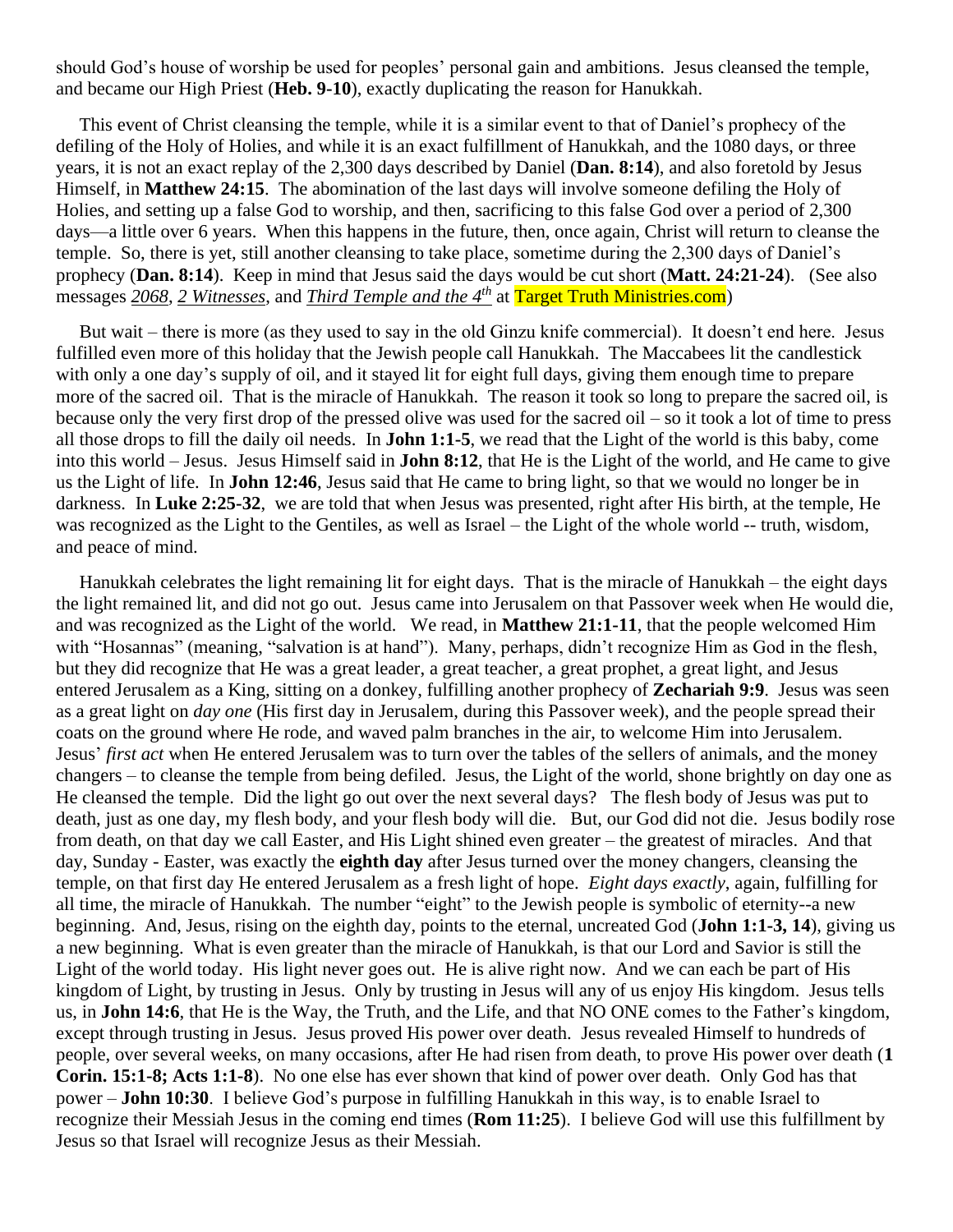Jesus left us with instructions, and encouragement. In **John 12:27-36**, Jesus tells us to remain in the Light (His Word is for us, today), and if we remain in His Word, He tells us that we will become Sons of Light – meaning that by God's power (not ours), the Holy Spirit will provide us with faith, and understanding, and that those who receive that faith, and understanding (those who trust in Jesus), will be part of His kingdom here on earth. We will be as lights to the world, sharing Jesus with others. And, also, that those who trust in Jesus will live for all eternally in His kingdom.

 The miracle goes on. The miracle is with us today. And, long after this body of mine is gone, long after this planet earth is gone, long after that sun, which brings us light and keeps us warm – long after it has burned out, and no longer shines, God tells us in **Revelation 21:1-2, and 10, and 22-25,** that long after the sun and moon are dead, that Jesus, the Lamb, that He will be our light – and there will be NO night there.

 That is a description of a perfect world – NO night shift (I worked night shifts for 8 years, and I never did get used to pulling the graveyard shift).

 We, as Christians, however, must be concerned with those who don't yet know Jesus. We, as Christians, must share God's Word with those who don't yet trust in Jesus, because the destiny of those who do not trust in Christ, according to Jesus, is just the opposite of light--it is outer darkness (**Matt 8:11-12, and 22:11-14**). Jesus tells us that, even though many will want to be part of the kingdom of God, even though many will want to go to heaven, there will still be those who don't trust in Jesus who will be sent away into darkness -- separated, alone, isolated, forever – eternally (**Matt. 7:21-23**).

 The miracle of Hanukkah for the Jewish people, is also a day that we, as Christians, should remember. Primarily, because Jesus Himself celebrated this holiday of Hanukkah, and also because Jesus Himself fulfilled *exactly, to the very day*, the three years of cleansing the temple when the curtain to the Holy of Holies was ripped in two, signifying the restoration of worship of God to all who will love Him…and also the eight days of the miracle of the light shinning, by Jesus rising bodily from death on the eighth day, after cleansing the temple on the first day--The Light still alive. Of course, Jesus is perfect, and His light never goes out, and He is bringing His light to millions, right now.

Let's read **Matthew 5:14-16**.

 When we, as Christians, hear the word "Hanukkah," may we forever remember that this is a day which Jesus celebrated (and fulfilled), encouraging us to look for His return. And, until His return, we, as Christians, are to "brightly shine."

## Target Truth Ministries.com